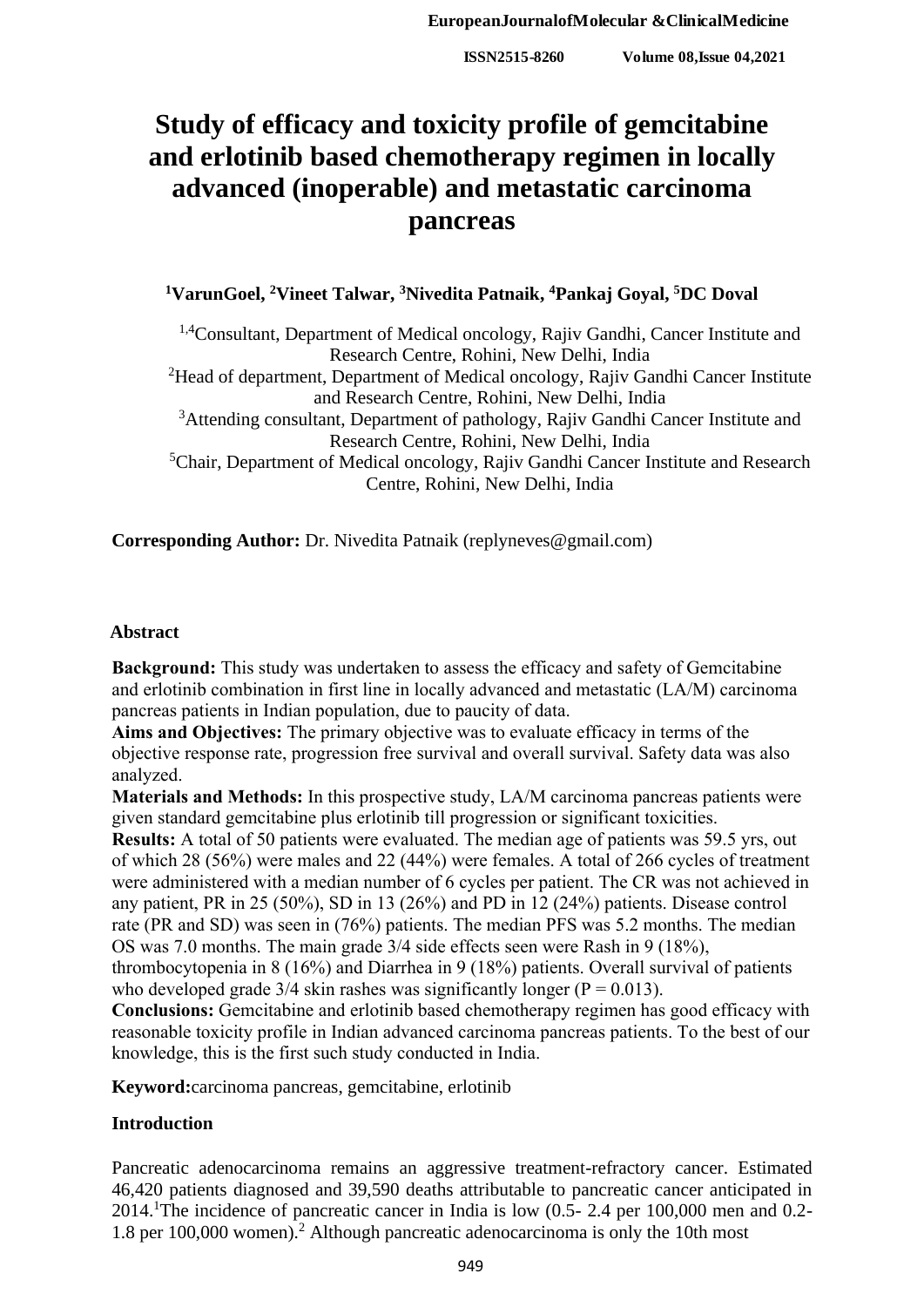#### **EuropeanJournalofMolecular &ClinicalMedicine**

**ISSN2515-8260 Volume 08,Issue 04,2021**

common cause of new cancer in the United States, it is the fourth most common cause of cancer-related death highlighting the disproportionate mortality associated with this diagnosis. Additionally, unlike most of the more frequent causes of cancer mortality (lung, colon, prostate and breast) whose death rates are declining, the death rate for pancreatic cancer is relatively stable. The most patients are diagnosed with advanced disease and have a median survival with treatment of about 6 months. Data from 2000-2007 in the Surveillance, Epidemiology and End Results (SEER) registry<sup>3</sup> indicate that at diagnosis the majority of pancreatic cancer is advanced (50.5% metastatic vs. 8% localized, 25.9% regional spread, and 15.5% unstaged).

Early trials of chemotherapy for advanced pancreatic cancer were based on 5-FU and later, on 5-FU combinations. Gemcitabine was compared to 5-FU/leucovorin in randomized trials in the 1990s and has shown modest reproducible activity against advanced pancreatic cancer. Two of the initial trials of gemcitabine reported response rates ranging from 6% to 11%.<sup>4-</sup> <sup>6</sup>The clinical benefit and modest survival advantage produced by gemcitabine led to its approval by the U.S. Food and Drug Administration in 1997 for advanced pancreatic adenocarcinoma. Since that time, few drugs given as single agents have been directly compared with gemcitabine, and to date, none of these has shown superiority. Addition of another cytotoxic agent to gemcitabine results in conflicting survival results. Currently, more aggressive doublet therapy should not be routinely advised to unselected patients.<sup>7-13</sup>

The molecular defects responsible for pancreatic carcinogenesis, chemoresistance, invasion, metastatic potential, and angiogenesis are gradually being elucidated. Recent efforts to improve on gemcitabine-based systemic therapy have focused on inhibition of several targets to include matrix metalloproteinases, RAS,  $\widehat{EGFR}^{14}$ , and vascular endothelial growth factor (VEGF). Thus far only inhibition of EGFR with erlotinib combined with gemcitabine has led to a positive result.

In 2007, Moore *et al*. demonstrated improvement in survival from (6.24 months vs. 5.91 months) when the combination of gemcitabine and erlotinib, a small molecule tyrosine kinase inhibitor that targets and blocks EGFR, was compared to gemcitabine alone<sup>14</sup>. Despite the relatively small magnitude of this survival benefit, this was the first agent that had significant benefit in combination with gemcitabine in a phase III trial.

After that only few studies on gemcitabine and Erlotinib based chemotherapy in advanced carcinoma pancreas have been reported from western countries. Moreover Indians are culturally and ethnically different from their western counterparts, so the course of disease and response to different chemotherapeutic regimens may be different in an Indian scenario. The purpose of the present study was to study the efficacy and toxicity profile of gemcitabine and erlotinib based chemotherapy regimen in locally advanced (inoperable) and metastatic carcinoma pancreas in view of paucity of literature from the Indian subcontinent.

# **Materials & methods**

**Study design:** Present study was a Prospective studyin which histologically or cytologically proven patients of locally advanced (Inoperable) and Metastatic carcinoma Pancreas, who have attended medical OPD of our institute, have been enrolled. Primary objectives of the present study was to assess Overall response rate (Complete Response/Partial Response /Stable Disease/ Progressive Disease) and survival analysis (Progression free survival (PFS) and Overall Survival), while secondary objective was to assess toxicity profile of gemcitabine and erlotinib based chemotherapy regimen in locally advanced (inoperable) and metastatic carcinoma pancreas patients.

# **Patient selection criteria**

Patients with histologically or cytologically proven locally advanced or metastatic adenocarcinoma of Pancreas, with Eastern Cooperative Oncology Group performance status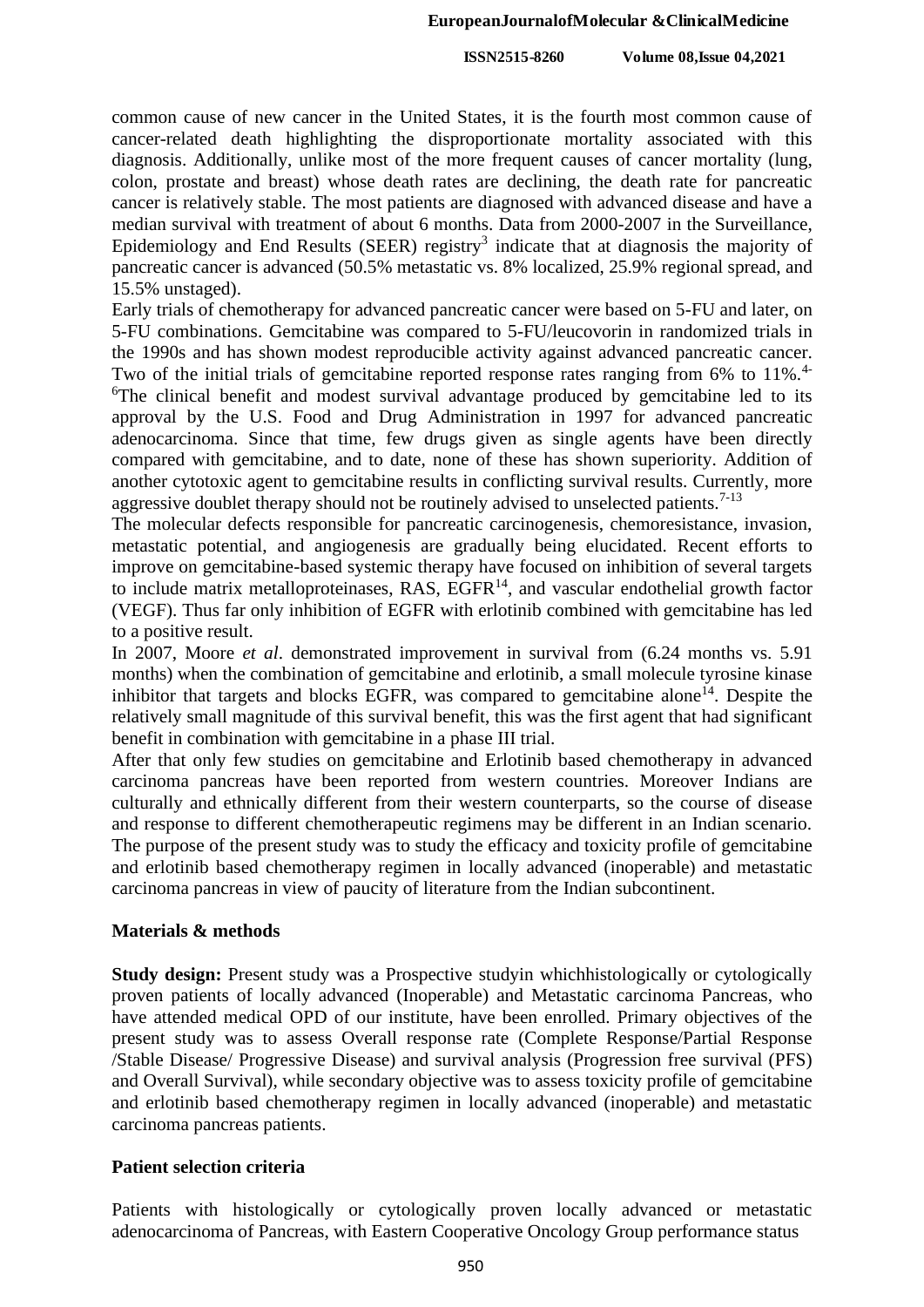(PS) 0, 1 and 2 and adequate hepatic, renal and hematologic functions were taken. Patients were chemo-naive although prior radiotherapy for local disease was allowed provided disease progression had been documented, and treatment completed at least 4 weeks before random assignment.

The ethics review boards of the institution approved the protocol and all patients provided written, informed consent. Individual proforma was prepared for each patient and a common master chart was prepared to record data of all the patients.

# **Treatment administration**

Chemotherapy and targeted therapy was administered on an in-patient basis at Rajiv Gandhi Cancer Hospital. Each treatment cycle lasted 3 weeks. Standard treatment was defined as six cycles, unless there was disease progression or unacceptable toxicity.

Anti-emetic medications with 5 HT3 antagonists and steroids were administered prior to chemotherapy. Inj. Gemcitabine was administered in a dose of 1000 mg/m2 as 30-minute intravenous infusion on D1 and D8. Erlotinib was given orally at 150 mg/d. To administer chemotherapy, patients will be required to maintain an adequate Bone marrow reserve and adequate Hepatic and Renal functions.

### **Assessments**

Evaluations before each cycle of therapy included a complete history, physical examination, complete blood cell count, calculation of creatinine clearance, and measurement of blood chemistry values. The duration of any grade 3 or 4 toxicity was documented by retesting every other day. To administer chemotherapy, patients were required to maintain a WBC  $>4000/\text{mm}^3$ , ANC $>1500/\text{mm}^3$ , platelet count  $>100000/\text{mm}^3$  and serum creatinine  $< 1.4 \text{mg}\%$ . The National Cancer Institute Common Toxicity Criteria (v. 4.0) were used to grade side effect.

Supportive care was given in the form of hospitalization, i.v. fluid, analgesics, antibiotics, antifungal, steroids, Granulocyte Colony Stimulating Factor and Ryle's tube insertion. Whenever patient needed such supportive care/hospitalization it was specified in patient proforma.

Total dose & no. of cycles of chemotherapy received, Days of interruption in chemotherapy was also specified in the proforma to assess the tolerability and compliance of each patient.

Patients who had received at least one cycle of Chemotherapy and had follow-up measurements performed to assess change in tumor size were assessable for response. RECIST response criteria (version  $1.1$ )<sup>15</sup> were used to define the antitumor effects with tumor size defined as the sum of the longest diameter of all target lesions. Responses were assessed just prior to fourth cycle of chemotherapy and 3 weeks after completion of 6 cycles by clinical tumor measurements and documentation of the tumor size of measurable and nonmeasurable disease, using CT abdomen/PET scans, whatever scan used in baseline evaluation and follow up for individual patient. All sites with measurable lesions were followed for response.

# **Statistical analysis**

All analyses were performed with the statistical software SPSS version 21 (SPSS, Inc., Chicago, Ill., USA). For response & progression data, two-sided 95% confidence intervals (CIs) were calculated based on an exact binomial probability at an alpha level of 0.05. Progression free survival was estimated using the Kaplan Meier method. Data were analyzed using Chi Square test and Fisher's exact test, wherever appropriate. Statistical significance was defined as  $P < 0.05$ .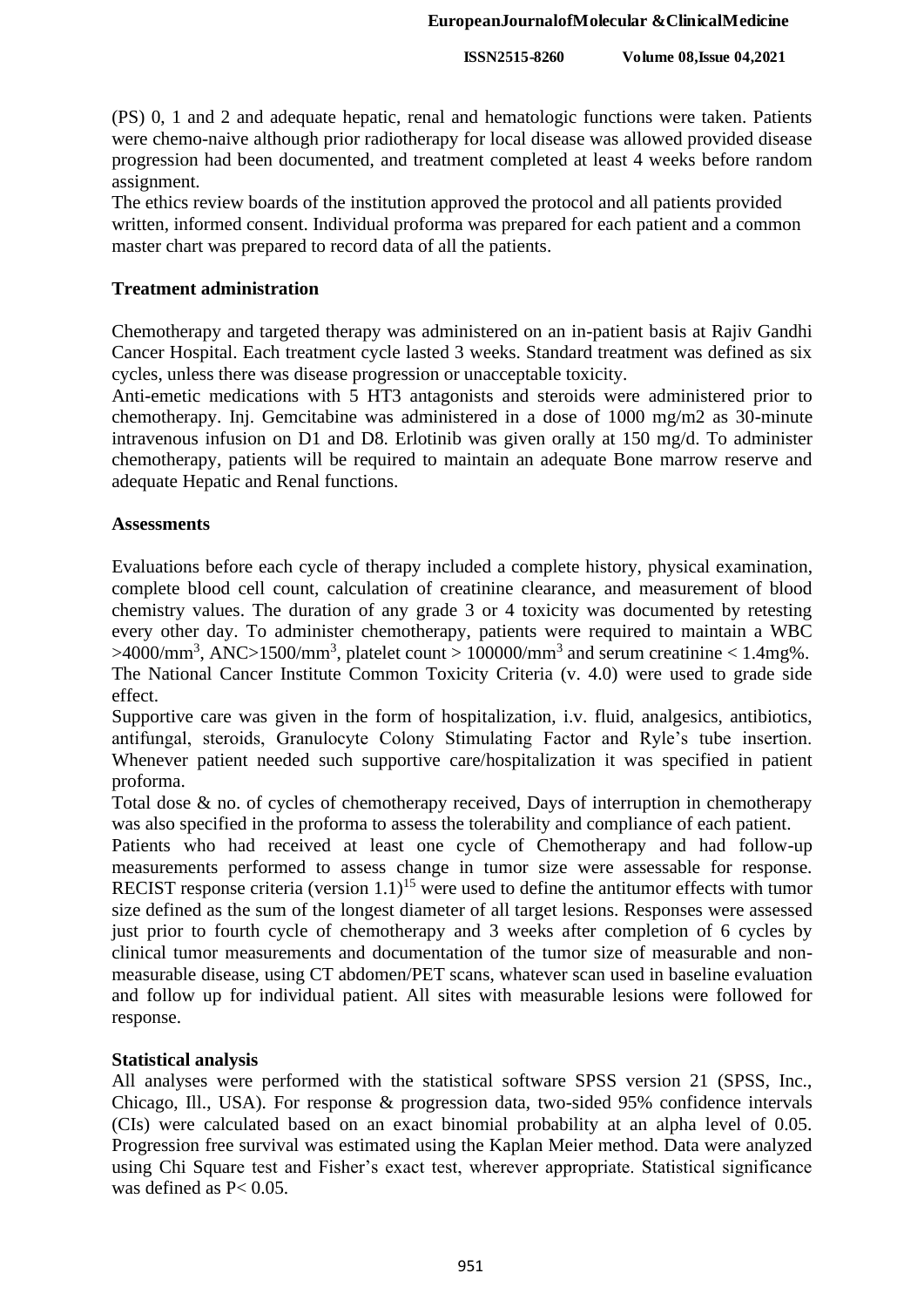# **Results**

Between February 2013 and June 2014, a total of 57 patients of advanced Ca Pancreas were then enrolled into the study according to inclusion and exclusion criteria. Four patients did not receive chemotherapy because of deterioration in general condition and hence advised BSC. Of the rest, three were lost to follow up without a radiologic response evaluation. Thus 50 patients were evaluated for response, survival analysis and toxicity assessment.

**Demographic profile:** (Table 1) the median age at presentation was 59.5 years (Range 38-72) years). Majority of cases i.e. 48% were in the 61-72 year age group. The study included 28 Males and 22 Females, with good ECOG performance status (n=27, 54% had ECOG PS 0-1 and n=23. 46% had ECOG PS 2). Most of the patients with performance status of 2 were beyond their fifth decade. The majority of patients at the time of presentation were metastatic (n=39, 78%). 32% of patients were smokers and 38% were diabetic.

| <b>Patient characteristics</b>  | Number of patients $(\% )$       |  |  |  |
|---------------------------------|----------------------------------|--|--|--|
| Age                             | 56.98±8.19*; Median 59.5 (38-72) |  |  |  |
| Sex - Male                      | 28 (56)                          |  |  |  |
| Female                          | 22 (44)                          |  |  |  |
| $ECOG PS - 0$                   | 5(10)                            |  |  |  |
|                                 | 22 (44)                          |  |  |  |
| $\overline{2}$                  | 23 (46)                          |  |  |  |
| Stage at entry-Locally advanced | 11 (22)                          |  |  |  |
| Metastatic                      | 39 (78)                          |  |  |  |
| (Metastasis) No of sites        |                                  |  |  |  |
|                                 | 10(25.64)                        |  |  |  |
| $\overline{2}$                  | 14 (35.89)                       |  |  |  |
| >2                              | 15 (38.46)                       |  |  |  |
| <b>Smokers</b>                  | 16(32)                           |  |  |  |
| Non Smokers                     | 34(68)                           |  |  |  |
| Diabetic                        | 19 (38)                          |  |  |  |
| Non-diabetic                    | 31(62)                           |  |  |  |
| Site Head                       | 22(44)                           |  |  |  |
| Body                            | 14 (28)                          |  |  |  |
| Tail                            | 10(20)                           |  |  |  |
| Diffuse                         | 4(8)                             |  |  |  |

**Table 1:** Patients characteristics

ECOG, Eastern Cooperative Oncology Group; PS, performance status \*Mean  $\pm$  SD wherever applicable

A total of 266 cycles of treatment were administered with a median number of 6 cycles per patient (range 1-6 cycles) (table 2). The majority of patients (76%) in this study completed full six cycles of chemotherapy. The reasons for discontinuation of chemotherapy were progression of disease, intolerance to chemotherapy and Grade 3 and 4 toxicities. 19 patients (38%) in this study required the dose reduction at least in one cycle of chemotherapy due to toxicities. 26 (52%) of patients in this study required delay in at least one cycle chemotherapy due to Grade 3 and 4 hematologic toxicities or febrile neutropenia. The median duration of delay was 4 days (Range 2-7 days).

| No. of cycles of chemotherapy | <b>Frequency</b> | Percentage |  |
|-------------------------------|------------------|------------|--|
|                               |                  |            |  |
|                               |                  |            |  |
|                               |                  |            |  |
|                               |                  |            |  |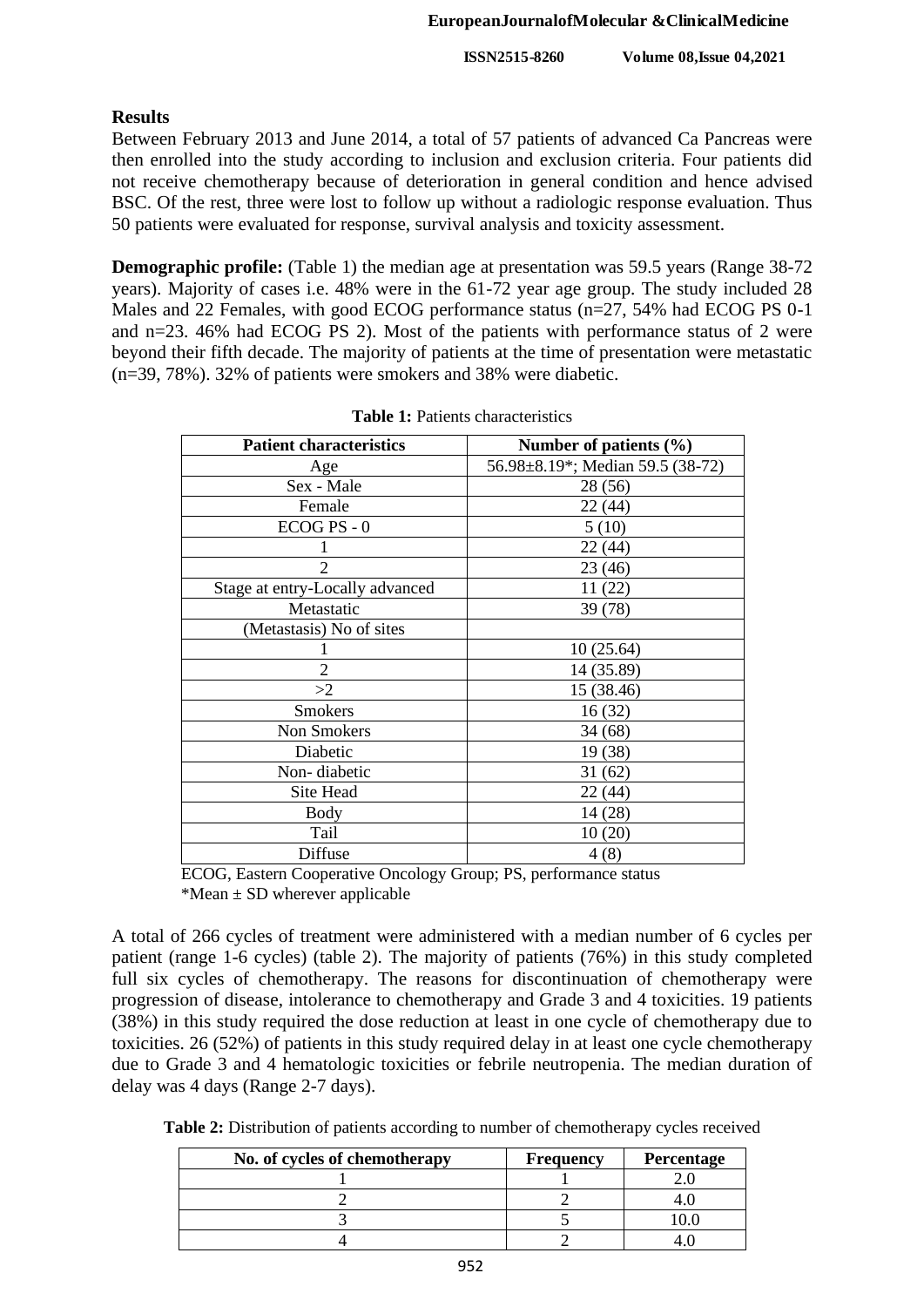#### **EuropeanJournalofMolecular &ClinicalMedicine**

**ISSN2515-8260 Volume 08,Issue 04,2021**

|       |    | 4.1      |
|-------|----|----------|
|       | 38 | 760      |
| Total | 50 | 000<br>ິ |

The main toxicities overall most common side effect seen was fatigue (80%) and majority of Grade III and IV side effects were of hematologic, gastrointestinal, dermatological complications and fatigue (Table 3). The grade III and IV hematological complications were noted in 28% (n=14) of patients and they are the most common toxicities that lead to treatment delay. These toxicities were thrombocytopenia, neutropenia, anemia and febrile neutropenia and were noted in 16%, 6%, 4% and 4% of patients respectively. Grade III and IV gastrointestinal (GI) complications were second most common toxicities noted in the present study. They comprise of Diarrhea ( $n= 9$ , 18%), stomatitis ( $n= 4$ , 8%) and Vomiting (n=2, 4%) (Figure 1). The majority of these grade 3 and 4 complications were seen at the mean duration of day 11 (Range 7-14) of chemotherapy.

**Table 3:** Distribution of patients according to adverse effects

| <b>Complications</b> | All grades $(\% )$ | <b>Grade</b> $\frac{3}{4}$ (%) |  |  |
|----------------------|--------------------|--------------------------------|--|--|
| Diarrhea             | 30(60)             | 9(18)                          |  |  |
| skin rashes          | 33 (66)            | 9(18)                          |  |  |
| Thrombocytopenia     | 15(30)             | 8(16)                          |  |  |
| Fatigue              | 40 (80)            | 5(10)                          |  |  |
| Stomatitis           | 9(18)              | 4(8)                           |  |  |
| Neutropenia          | 6(12)              | 3(6)                           |  |  |
| Leukopenia           | 12(24)             | 3(6)                           |  |  |
| Anemia               | 5(10)              | 2(4)                           |  |  |
| Febrile neutropenia  | 2(4)               | 2(4)                           |  |  |
| Vomiting             | 7(14)              | 2(4)                           |  |  |
| <b>HFS</b>           | 2                  |                                |  |  |
| ILD like infiltrate  | 2                  |                                |  |  |



**Fig 1:** Adverse effects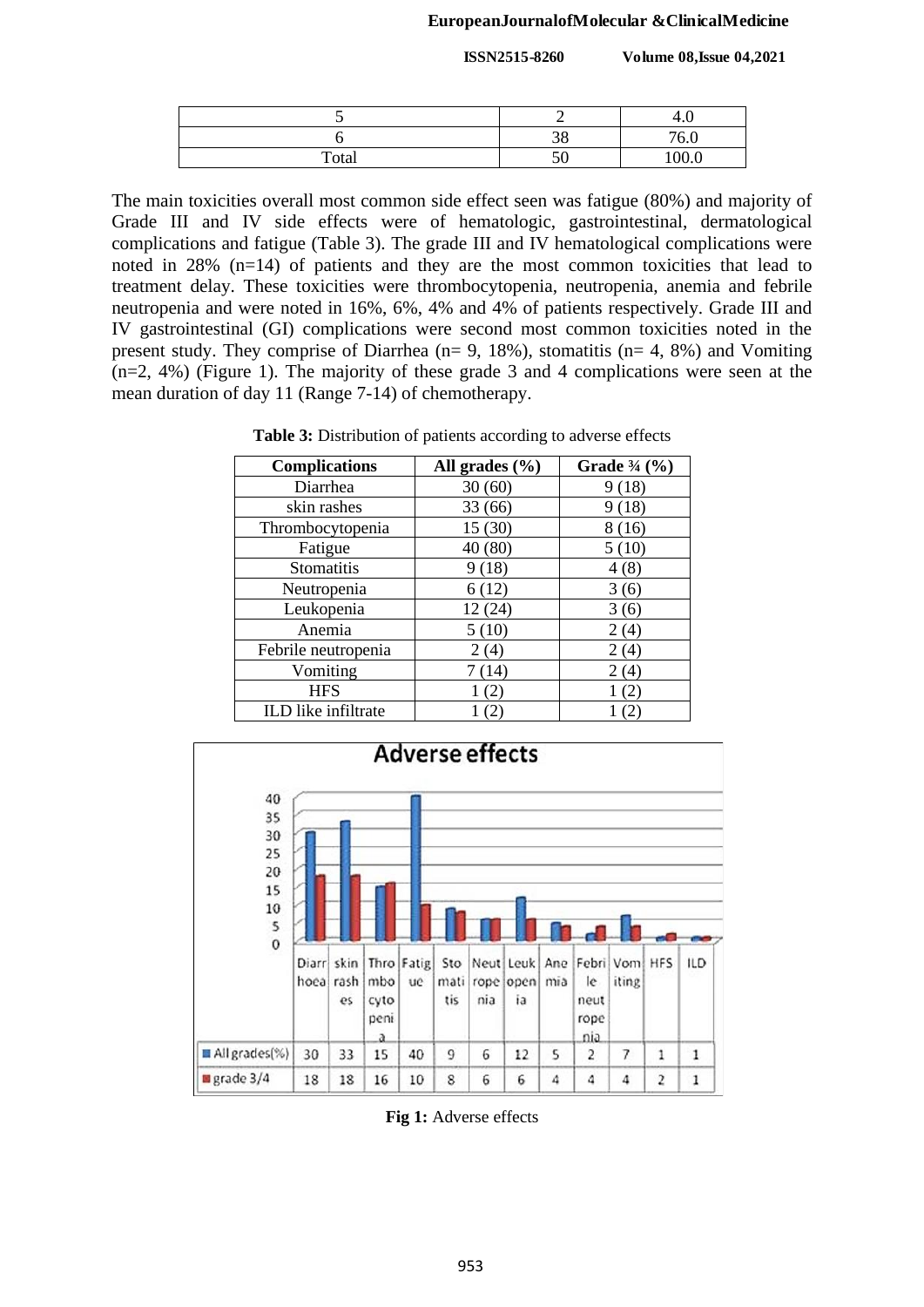

**Fig 2:** Kaplan-Meier distribution of Progression free survival

The grade 3/4 skin rashes were seen in 9 (18%) patients. Majority of skin rashes were of grade 3 and did not result in delay or discontinuation of chemotherapy except in 2 (4%) patients. There was no significant correlation between patients age (<65 vs. >65 years) and the development of rashes ( $P = 0.594$ ). Similarly there was no significant correlation between ECOG status  $(0, 1 \text{ vs. 2})$  and the development of rashes  $(P = 0.914)$ .



**Fig 3:** Kaplan-Meier distribution of overall survival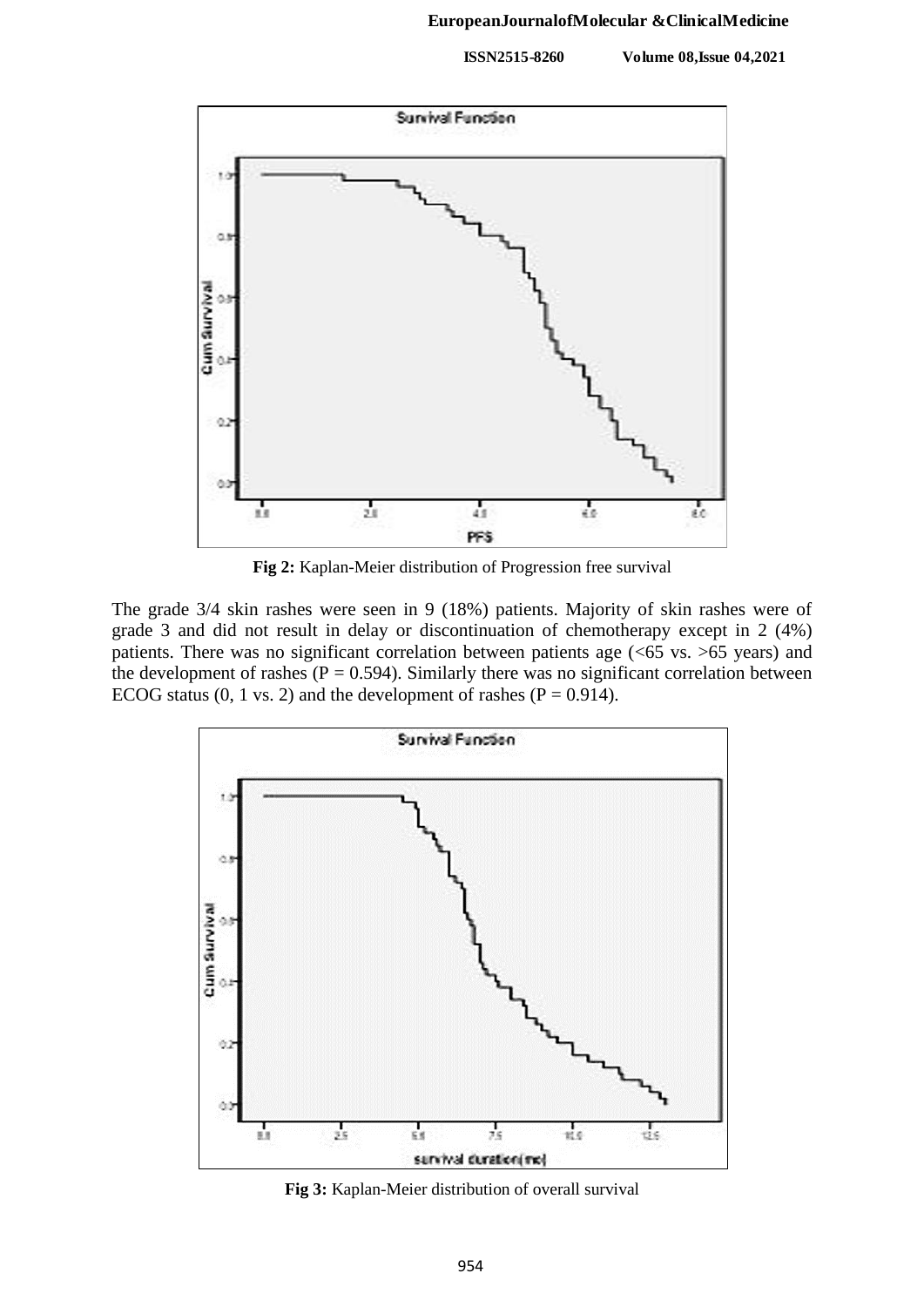#### **EuropeanJournalofMolecular &ClinicalMedicine**

**ISSN2515-8260 Volume 08,Issue 04,2021**

|                 |      | Response (%)   mooreet al. <sup>14</sup> N=239   Beveridgeet al. <sup>16</sup> N=55   park et al. <sup>17</sup> N=69   Present study N=50 |      |     |
|-----------------|------|-------------------------------------------------------------------------------------------------------------------------------------------|------|-----|
| <b>DCR</b>      | 57.5 | 47.3                                                                                                                                      | 48.8 |     |
| <b>CR</b>       |      | 5.5                                                                                                                                       |      |     |
| <b>PR</b>       | 8.6  | 20                                                                                                                                        | 18.8 | 50  |
| <b>PD</b>       | 42.5 | 43.6                                                                                                                                      | 34.8 | 24  |
| <b>SD</b>       | 48.9 | 21.8                                                                                                                                      | 30.4 | 26  |
| TTP(months)     | 3.75 | 5.5                                                                                                                                       | 1.9  | 5.2 |
| OS (months)     | 6.24 | 8.3                                                                                                                                       |      |     |
| 1 year survival |      | 34.2                                                                                                                                      | NR   |     |

**Table 4:** Comparison of Efficacy results in Percentage

**Table 5:** Comparison of toxicity profile- and Grade III and IV (In Percentage)

| <b>Authors</b>        |                                | mooreet al. <sup>14</sup><br>$N = 239$ |             | Beveridgeet al. <sup>16</sup><br>$N=55$ | park <i>et al.</i> <sup>17</sup> N=69 |                  | <b>Present study N=50</b> |                     |
|-----------------------|--------------------------------|----------------------------------------|-------------|-----------------------------------------|---------------------------------------|------------------|---------------------------|---------------------|
| Side effects          | All $\left(\frac{9}{6}\right)$ | Grade<br>3/4(%)                        | All $(\% )$ | Grade<br>$3/4$ (%)                      | All<br>$(\%)$                         | Grade 3/4<br>(%) | All<br>$(\%)$             | Grade 3/4<br>$(\%)$ |
| Neutropenia           | NR                             | 24                                     | 27.3        | 10.9                                    | 7                                     |                  | 12                        | 6                   |
| Thrombocyto-<br>penia | NR.                            | 10                                     | 30.9        | 3.6                                     | 6                                     | 3                | 30                        | 16                  |
| Anemia                | NR                             | NR                                     | 52.7        | 5.5                                     | 19                                    | 9                | 10                        | 4                   |
| Fatigue               | 89                             | 15                                     | 67.3        | 14.5                                    | NR                                    | NR               | 80                        | 10                  |
| Diarrhea              | 56                             | 6                                      | 21.8        | 3.6                                     | 13                                    | 2                | 60                        | 18                  |
| Rashes                | 72                             | 6                                      | 32.7        | 3.6                                     | 22                                    | $\overline{4}$   | 66                        | 18                  |

**Abbreviation:** NR= not reported.



**Fig 4:** Kaplan-Meier distribution of overall survival in relation to skin rashes

Of the 50 enrolled patients, 50% (n=25) of patients had a partial response and 0% had complete response. A total of twelve (24%) patients progressed on chemotherapy and thirteen (26%) had stable disease. The disease control rate (responses and stable disease) was 76%.There was statistically significant correlation between Overall Response and ECOG PS (p<0.0001). Disease control rate was more in patients who developed grade 3/4 skin rashes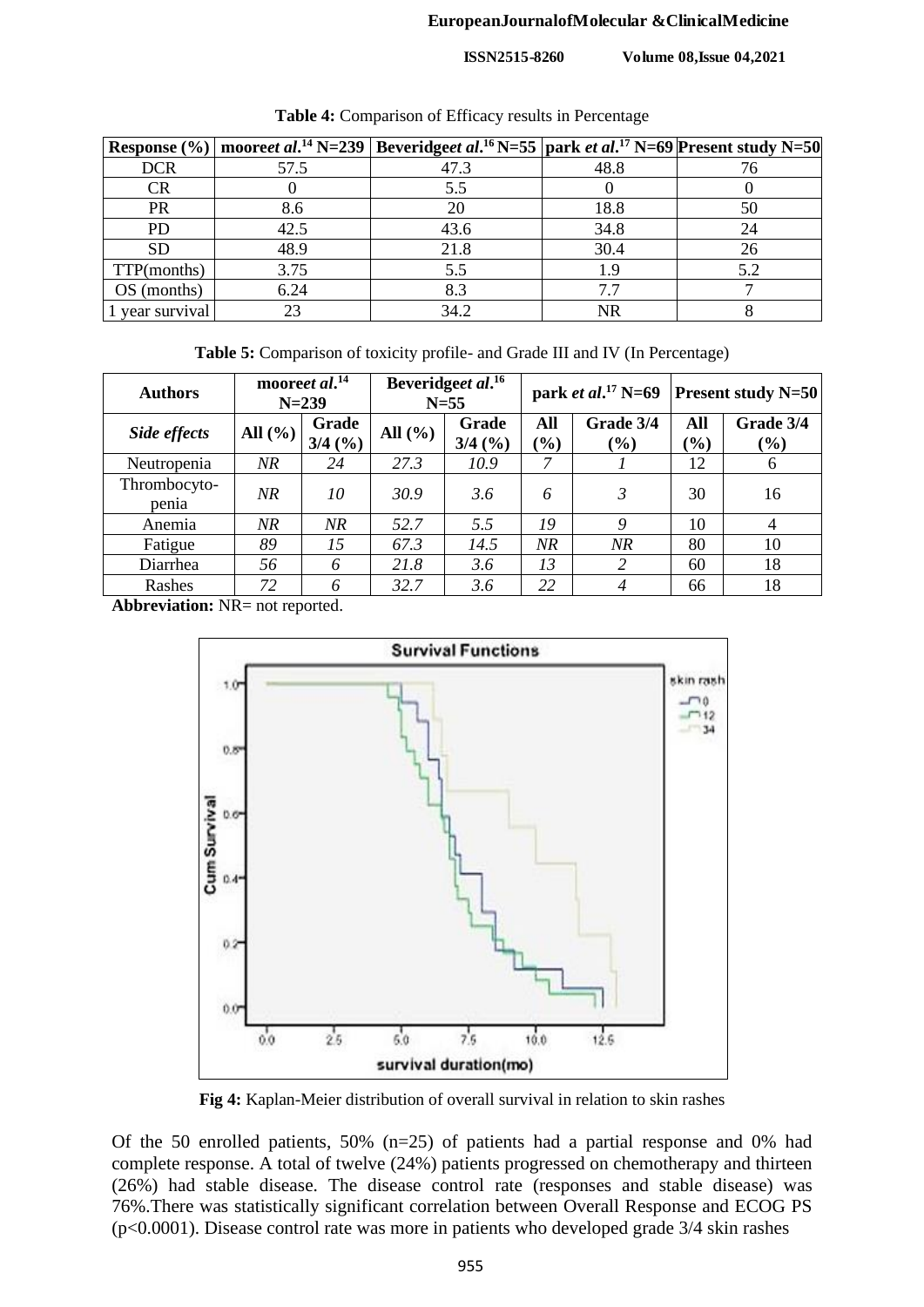though statistically non-significant ( $P = 0.063$ ).

The median duration of follow up these patients was 7 months. The median OS was 7.0 months (range 4.5 to 13, 95% CI, 6.6-7.39 months). The median time to tumor progression was 5.2 months (Range 1.5-7.5 months, 95% CI: 4.94-5.46 months) (figure 2,3).

Overall survival of patients who developed grade 3/4 skin rashes was significantly longer (P  $= 0.013$ ; HR, 0.35; 95% CI, 0.153 to 0.800). The median survival rates for patients with grade 0, 1/2, and 3/4 rashes were 7.0, 6.8, and 10.0 months, respectively; and the 1-year survival rates were 2%, 2%, and 4% ( $P = 0.217$ ) (Figure 4).

#### **Discussion**

The median age at presentation (59.5 years), male to female ratio (1.27:1) and distribution ofpatients with performance status of 0-1 (54%) and 2 (46%) was similar to reported literature.<sup>14, 16</sup> There was no statistically significant correlation seen between the age of the patient with the ECOG performance status (P=0.886).

The primary objectives of the present study were the overall response rate and progression free survival. In the present study, complete response was noted in 0% and partial response in 50% with overall response rates (ORR) of 50%. The study also revealed Stable disease in 26%, while 24% progressed on chemotherapy. DCR of the present study was 76%. The median time to tumor progression in this study was 5.2 months (Range 1.5-7.5 months). The response and outcome data were compared with other studies done by Moore *et al.* <sup>14</sup>, Beveridge*et al.* <sup>16</sup> and park *et al.* <sup>17</sup>. These studies have shown DCR rates of 57.5%, 47.3% and 48.8% respectively. The median TTP in these studies were 3.75, 5.5 and 1.9 months respectively (Table 4). Overall DCR in the present study was better than other reported studies with more no. of patients achieving partial response and less no. of patients progressed on treatment. TTP was almost comparable to Beveridgeet al. study<sup>16</sup> while TTP was less in the Moore *et al.*<sup>14</sup> and park *et al.*<sup>17</sup> studies. In this study, median OS was 7.0 months (range 4.5 to 13, 95% CI, 6.6-7.39 months). OS was almost comparable to park *et al*. <sup>17</sup> study while less in the moore*et al*. <sup>14</sup> study and more in Beveridge*et al*. <sup>16</sup> study.

The secondary aim of the study was to evaluate the toxicity profile. In the present study, overall most common side effect seen was fatigue (80%) and majority of Grade III and IV side effects were of hematologic, gastrointestinal, dermatological complications and fatigue.

The grade III and IV hematological complications were noted in 28% of patients and they are the most common toxicities that lead to treatment delay. Chemotherapy toxicity data was also compared with the other studies done by Moore *et al*.<sup>14</sup>, Beveridge*et al*.<sup>16</sup> and park *et al.*<sup>17</sup> (Table 5). On comparison, it was found that among hematological toxicities thrombocytopenia was seen in more no. of patients in the present study while neutropenia and anemia were seen in less no. of patients. Gastrointestinal complications were seen in more no. of patients in the present study. However increased liver transaminases were noted in 11% of patients in the mooreet al.<sup>14</sup> study, 1.8% patients in Beveridgeet al.<sup>16</sup> study but were not seen in present study.

Moore *et al*.<sup>14</sup> have shown that DCR was more in patients with presence of a rash ( $P = .05$ ). Similarly in the present study, disease control rate was more in patients who developed grade  $3/4$  skin rashes though statistically non-significant (P = 0.063). In moore*et al*.<sup>14</sup> study, median survival rates for patients with grade 0,  $1/2$ , and  $3/4$  rashes were 5.3, 5.8, and 10.5 months, respectively; and the 1-year survival rates were 16%, 9%, and 43% ( $P = .001$ ). In the present study, these values suggestive of similar trend though statistically non-significant.

In the reported literature, it was shown that skin rash is an important clinical predictable factor for chemotherapeutic response and associated with significantly better PFS and OS in the patients with the presence of skin rash over grade 2 compared to no skin rash. Similar finding of the present study can be emphasized with the value of statistically significant overall survival of patients who developed grade  $3/4$  skin rashes (P = 0.013; HR, 0.35).

Overall, the gemcitabine and Erlotinib combination chemotherapy regimen was very well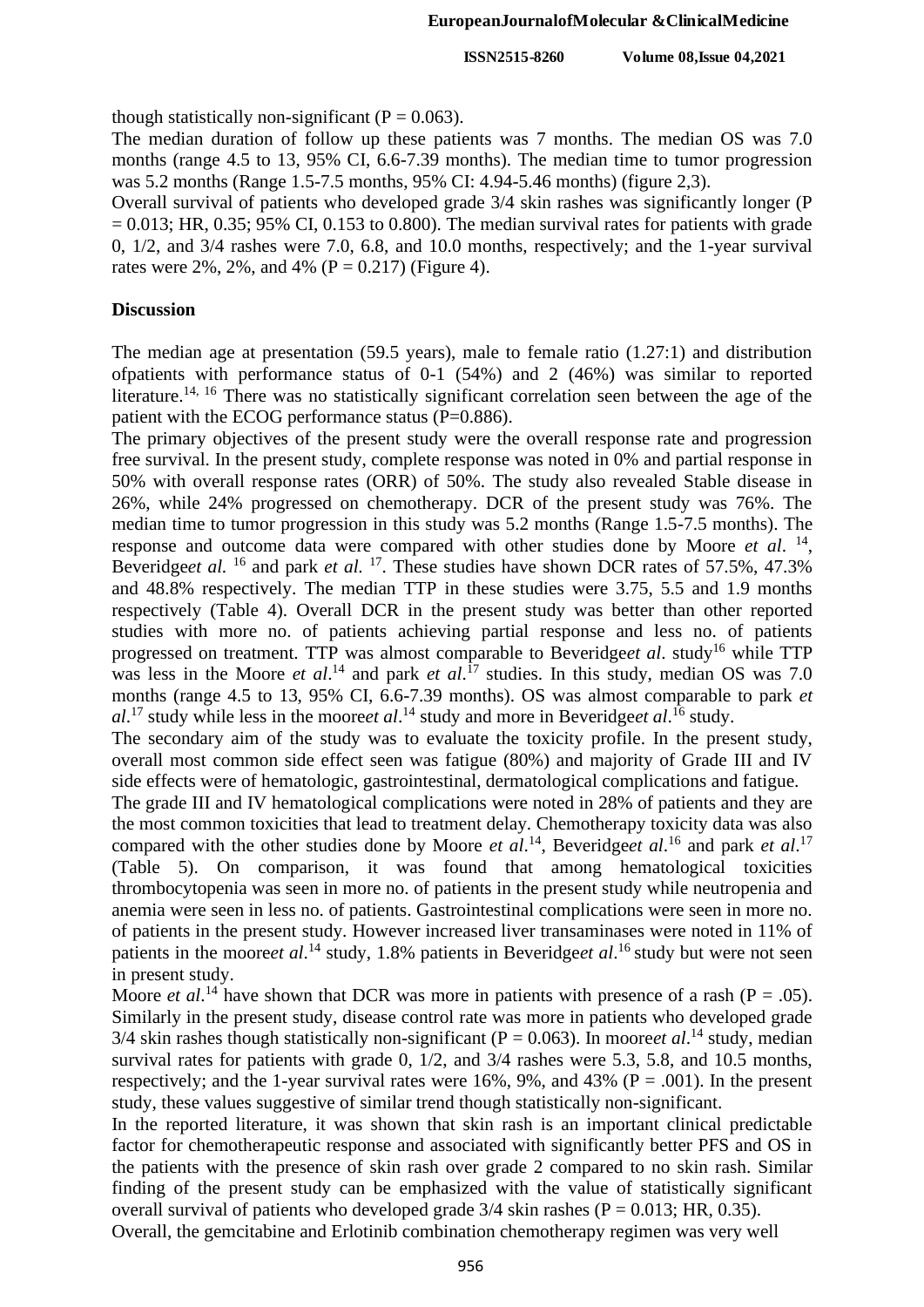tolerated in the present study. And findings of clinical outcome and toxicity profile of patients receiving chemotherapy for advanced ca pancreas has been observed to be similar to that reported from the west. There is accumulating evidence now that gemcitabine and Erlotinib combination chemotherapy is safe and effective in advanced pancreatic cancer and the findings of the current study affirm that the same findings may also be extrapolated for an Indian population. The pitfall of the present study was that it includes small number of patients with short follow up.

# **Conclusion**

On the basis of our experience, it can be concluded that the combination of Gemcitabine and Erlotinib is active and well tolerated in advanced carcinoma Pancreas. The convenience provided by the short infusion time of Gemcitabine further complement the tolerability of this regimen. The response rate of 50% and the promising progression free survival and Overall survival are strong arguments for clinically testing this combination and this treatment schedule further in carcinoma Pancreas. There are very few published studies regarding outcomes of chemotherapy in patients with advanced ca pancreas in India. To the best of our knowledge, there is no published literature of Indian patients regarding the use of Gemcitabine and Erlotinib based chemotherapy in advanced carcinoma pancreas. This is the first such study conducted in India.

# **Recommendation**

To confirm the findings of present study, further large randomized controlled trials in Indian population, with longer follow up should be done.Furthermore,there should be further comparative studies, which should include chemotherapy regimen of present study and other regimen used in advanced carcinoma pancreas.

# **Conflict of interest:** None.

# **Source of funding:** None.

# **References**

- 1. Siegel R, Ma J, Zou Z, Jemal A. Cancer statistics. CA Cancer J Clin. 2014;64:9-29.
- 2. Dhir V, Mohandas KM. Epidemiology of digestive tract cancers in India IV. Gallbladder and pancreas. Indian J Gastroenterol. 1999;18:24-8.
- 3. Surveillance Epidemiology and End Results (SEER). U.S. Cancer Statistics: 1999-2007 Incidence and Mortality Report. Available at http://www.seer.cancer.gov/publications/uscs.html (Accessed January 31, 2014).
- 4. Casper ES, Green MR, Kelsen DP, Heelan RT, Brown TD, Flombaum CD *et al*. Phase II trial of gemcitabine (2,2'-difluorodeoxycytidine) in patients with adenocarcinoma of the pancreas. Invest New Drugs 1994;12:29.
- 5. Carmichael J, Fink U, Russell RC *et al*. Phase II study of gemcitabine in patients with advanced pancreatic cancer. Br J Cancer 1996;73:101.
- 6. Burris HA 3rd, Moore MJ, Andersen J, Green MR, Rothenberg ML, Modiano MR*et al*. Improvements in survival and clinical benefit with gemcitabine as first-line therapy for patients with advanced pancreas cancer: a randomized trial. J ClinOncol. 1997;15:2403- 13.
- 7. Poplin E, Feng Y, Berlin J, Rothenberg ML, Hochster H, Mitchell E *et al*. Phase III, randomized study of gemcitabine and oxaliplatin versus gemcitabine (fixed-dose rate infusion) compared with gemcitabine (30-minute infusion) in patients with pancreatic carcinoma E6201: a trial of the Eastern Cooperative Oncology Group. J ClinOncol